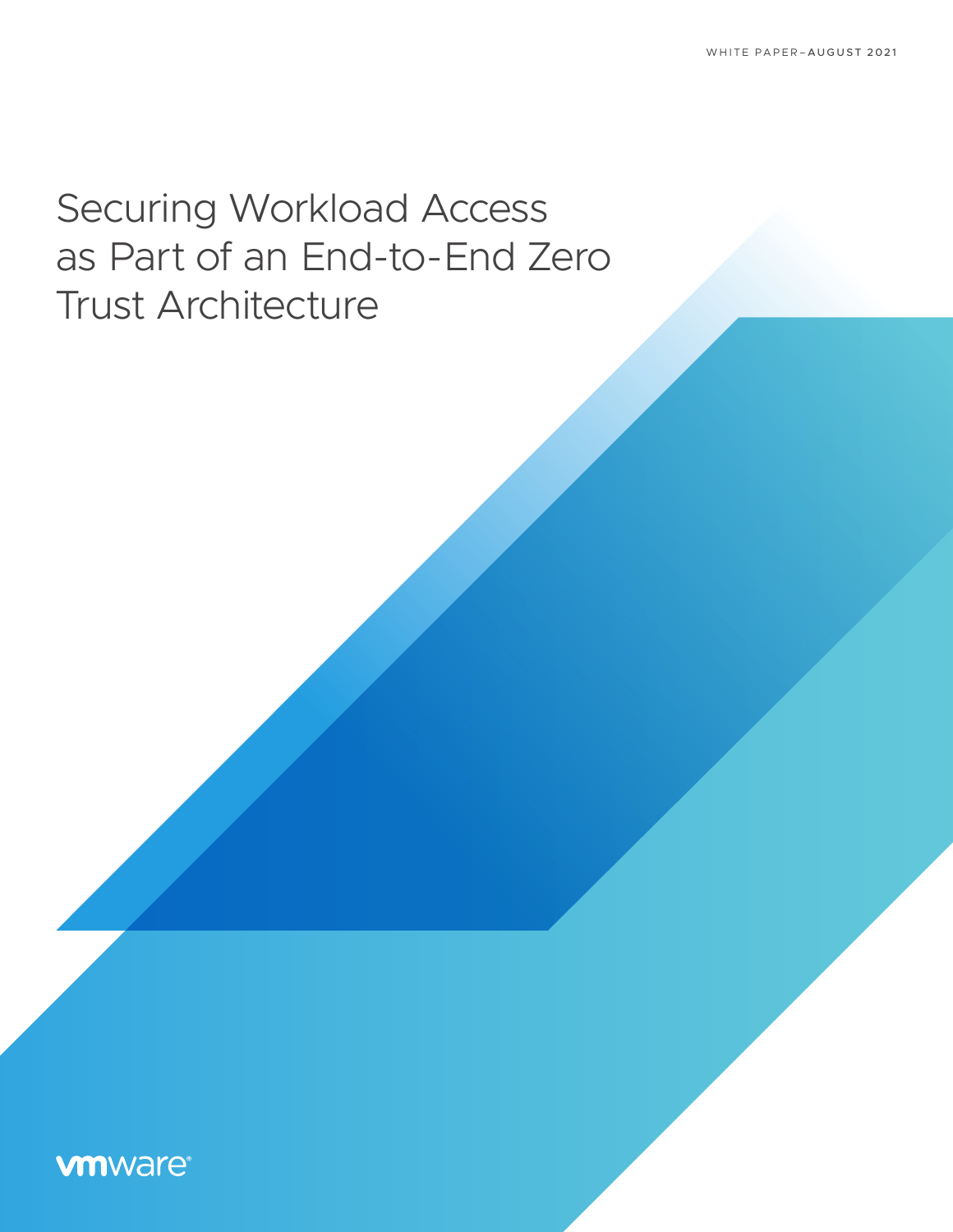### **Introduction**

As enterprises accelerate digital transformation—adopting multi-cloud strategies, modernizing applications, and adapting to changing workforce models—the traditional trust boundaries using perimeter security have been obliterated and many are exposed to new security risks through larger, more complex attack surfaces. This creates friction and conflict between the teams tasked with innovation and those responsible for managing risk.

Which is why organizations are also accelerating their adoption of Zero Trust strategies, a security model based on the principle of "never trusting, always verifying" before allowing access to applications and resources. Removing the assumption of trust, limiting access, and authenticating based on identity and context creates a far more robust security posture that supports digital transformation instead of hindering it.

However, too often Zero Trust is associated only with securing user access to the enterprise network. Until now, enterprises haven't been as focused on the growing security risks and expanding attack surface resulting from applications and the workloads that constitute the applications, communicating with each other.

This white paper discusses the need for a Zero Trust approach that embraces securing workload access. You'll learn how VMware can help cloud and application security leaders, enterprise IT leaders, and security teams use Zero Trust principles to protect workloads running in private and public environments as part of a Zero Trust strategy.

### Threats to modern workloads are on the rise

The move from monolithic applications to a highly distributed modern application architecture is creating enormous growth in number of workloads and communications within and across clouds. The predominant approach to modern application development is a microservices architecture, with each element of functionality developed as an independent service and running in its own process (typically in a container). Microservices communicate with other services upstream and downstream to deliver the business functionality needed within the distributed application.

Microservices adoption is rapidly growing. Almost one-third of organizations say they are migrating or implementing more than 50% of their systems using microservices. More than three-fifths (61%) of organizations have been using microservices for at least one year, with 28% using microservices for at least three years.<sup>1</sup>

The ensuing shift in traffic patterns has not gone unnoticed by cybercriminals, who have more recently taken their attacks to workloads. Attackers attempt to exploit security policy and control gaps to compromise applications and move laterally from one application environment to others.

The growing application attack surface is why Zero Trust is more important than ever and why enterprises need to implement Zero Trust principles for more than securing user access to the network. To be effective and improve protection, Zero Trust must also encompass security for workloads.

 <sup>1. &</sup>quot;[Microservices Adoption in 2020,](https://www.oreilly.com/radar/microservices-adoption-in-2020/)" O'Reilly, July 2020.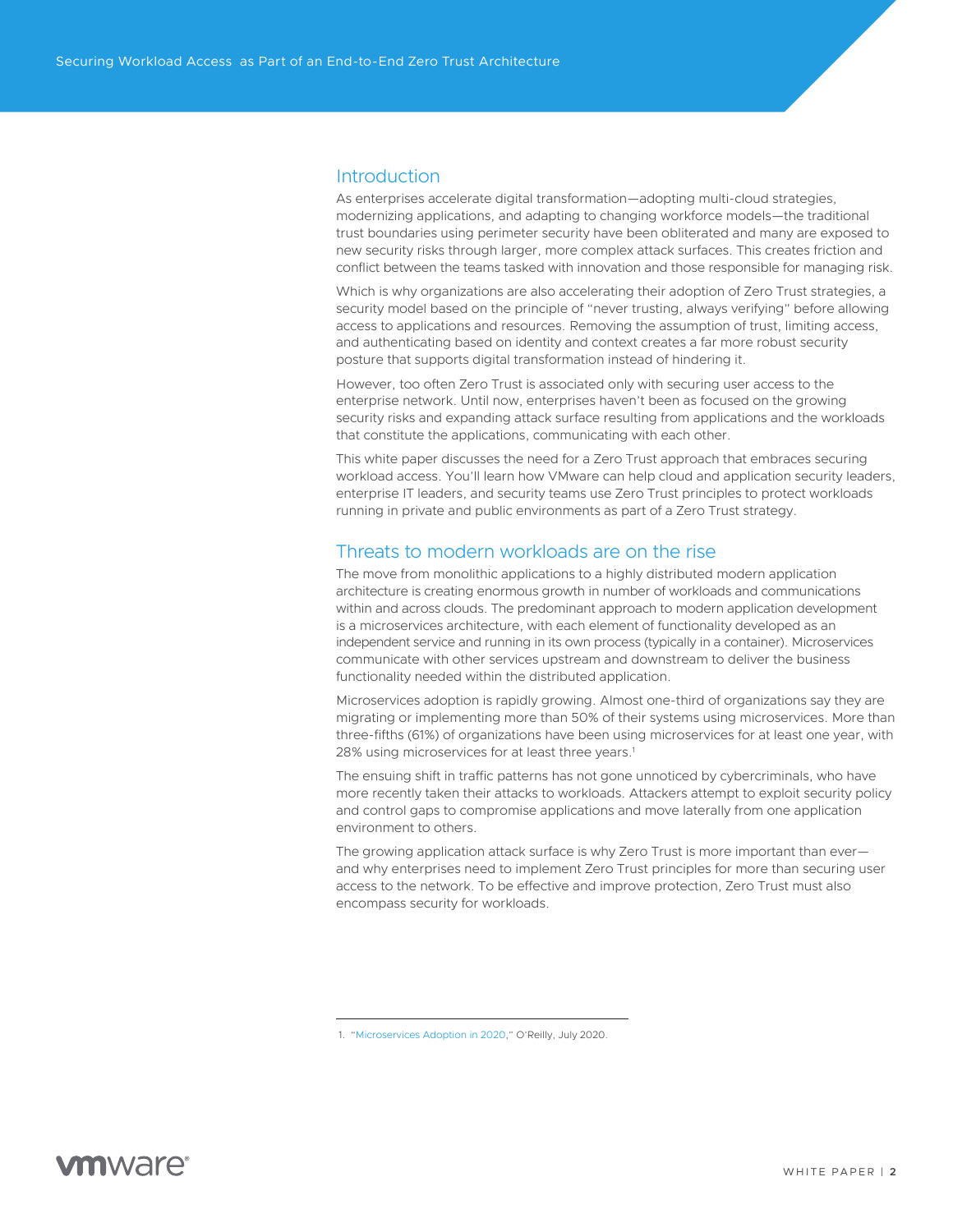### The three legs of a Zero Trust architecture

The National Institute of Standards and Technology (NIST) defines a Zero Trust architecture (ZTA) as "an enterprise cybersecurity architecture that is based on Zero Trust principles and designed to prevent data breaches and limit internal lateral movement."2

To improve protection across an increasingly complex application environment, enterprises need to take a Zero Trust approach to user and workload access and provide robust controls to the security team:

- 1. Secure user access: Applying Zero Trust principles to users accessing the enterprise network (or any service on the network). Zero Trust Network Access (ZTNA) helps organizations achieve this.
- 2.Secure workload access: Applying Zero Trust principles to applications and associated workloads and data (that may run in the private or public cloud).
- 3.Security Operations Center (SOC) controls: To operationalize a Zero Trust strategy, enterprises need a common set of core capabilities that support the entire ZTA environment. These capabilities include visibility into and risk analysis of all users, devices, and resources and orchestration to automatically respond to security events.



FIGURE 1: ZTA components

### How secure workload access protects workloads

To support the principles of Zero Trust for application communication, secure workload access requires components that deliver east-west and edge controls plus authoritative context based on workload identity.

All these components work together to deliver the protection modern workloads need against advanced cyberthreats.



<sup>2.</sup> [NIST Special Publication 800-207, Zero Trust Architecture](https://csrc.nist.gov/publications/detail/sp/800-207/final), August 2020.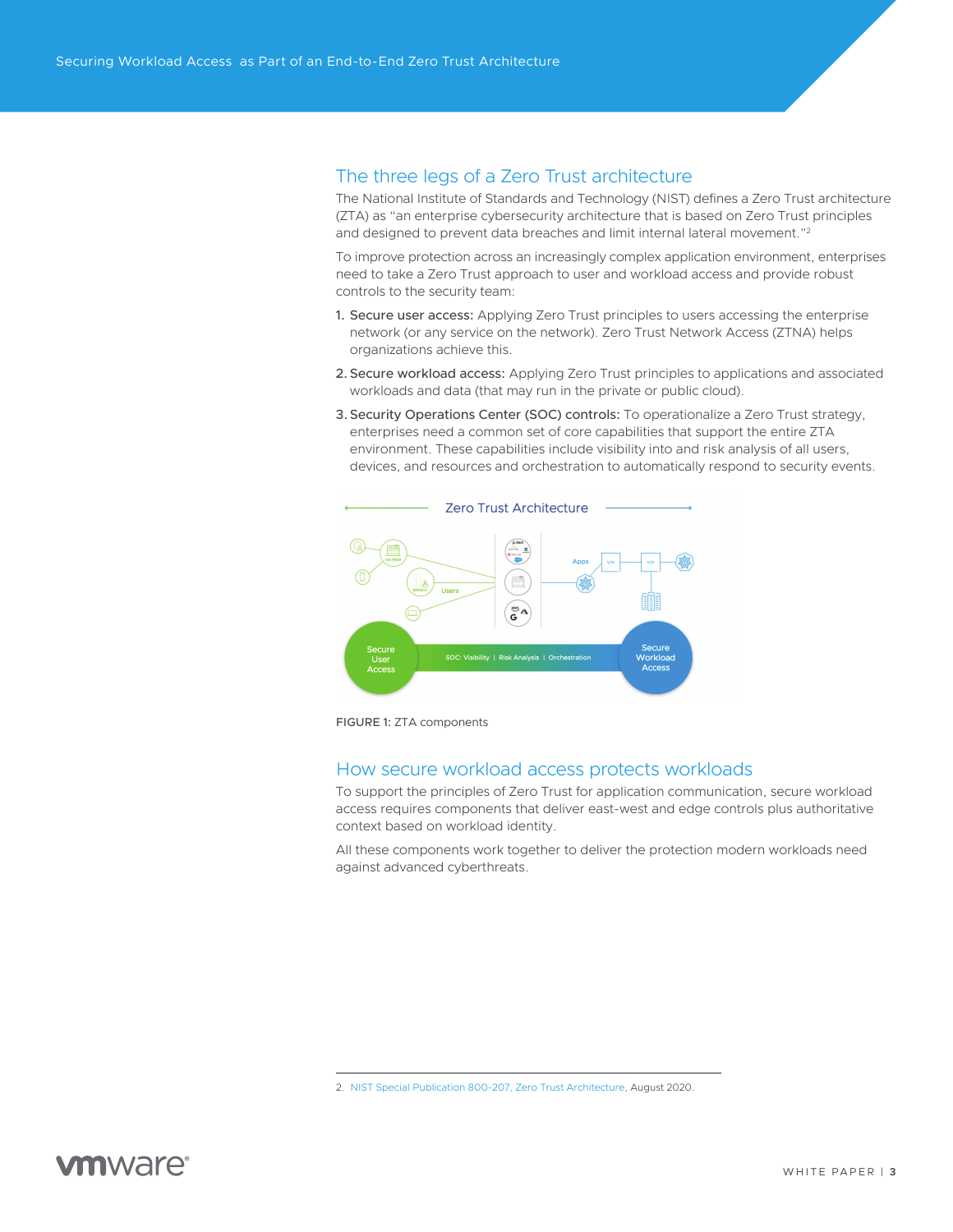#### MAPPING SECURE WORKLOAD ACCESS TO NIST ZTA GUIDANCE

In its special publication, 800-27 Zero Trust Architecture, NIST defines Zero Trust and ZTA, describes general deployment models/approaches, and discusses use cases where Zero Trust can improve an organization's IT security posture.

NIST describes in section 3.1 the three approaches to implementing a ZTA as:

- 1. ZTA using enhanced identity governance
- 2. ZTA using logical micro segmentation
- 3. ZTA using network infrastructure and software-defined perimeters

Not only is the concept of secure workload access as described in this white paper compatible with all three of the NIST approaches, but it also extends the concepts within each to support the protection of workloads:

- The identity-driven approach is extended to include workload identity
- The micro-segmentation approach is extended to include threat prevention at the workload level
- The network infrastructure approach is extended to include protection within the workload as well as protection at the boundary of a private or public cloud

#### Secure workload access functionality for implementing controls

- East-west controls, which include:
- Layer-7 micro-segmentation to apply access controls to communications into and out of workloads associated with an application
- Workload security to protect the components inside the workload by scanning for vulnerabilities, configuration errors, and malware
- API security to protect access to APIs exposed by workloads to the rest of the application
- Advanced threat prevention for in-band detection and prevention of threats attempting to move laterally between workloads and applications
- Edge controls, which include:
- Edge security to protect access to the clouds hosting workloads
- Secure cloud-to-cloud connectivity for workloads running in different cloud environments
- Web application and API security to protect individual applications from incoming threats
- Advanced threat prevention to inspect incoming traffic at the cloud edge for threats using signature and behavior-based techniques

#### Authoritative context for secure workload access

• Workload identity involves having a complete inventory of all workloads to be secured using identifiers such as Internet Protocol (IP) address, Domain Name System (DNS), labels, and certificates. It is important to have a single source for all workload inventory with metadata and business relationship information from existing systems.

In addition to workload identity, authoritative context may include information on the workload such as the operating system, workload type, software version, known vulnerabilities and misconfigurations, and anomalous workload behavior.



FIGURE 2: Secure workload access components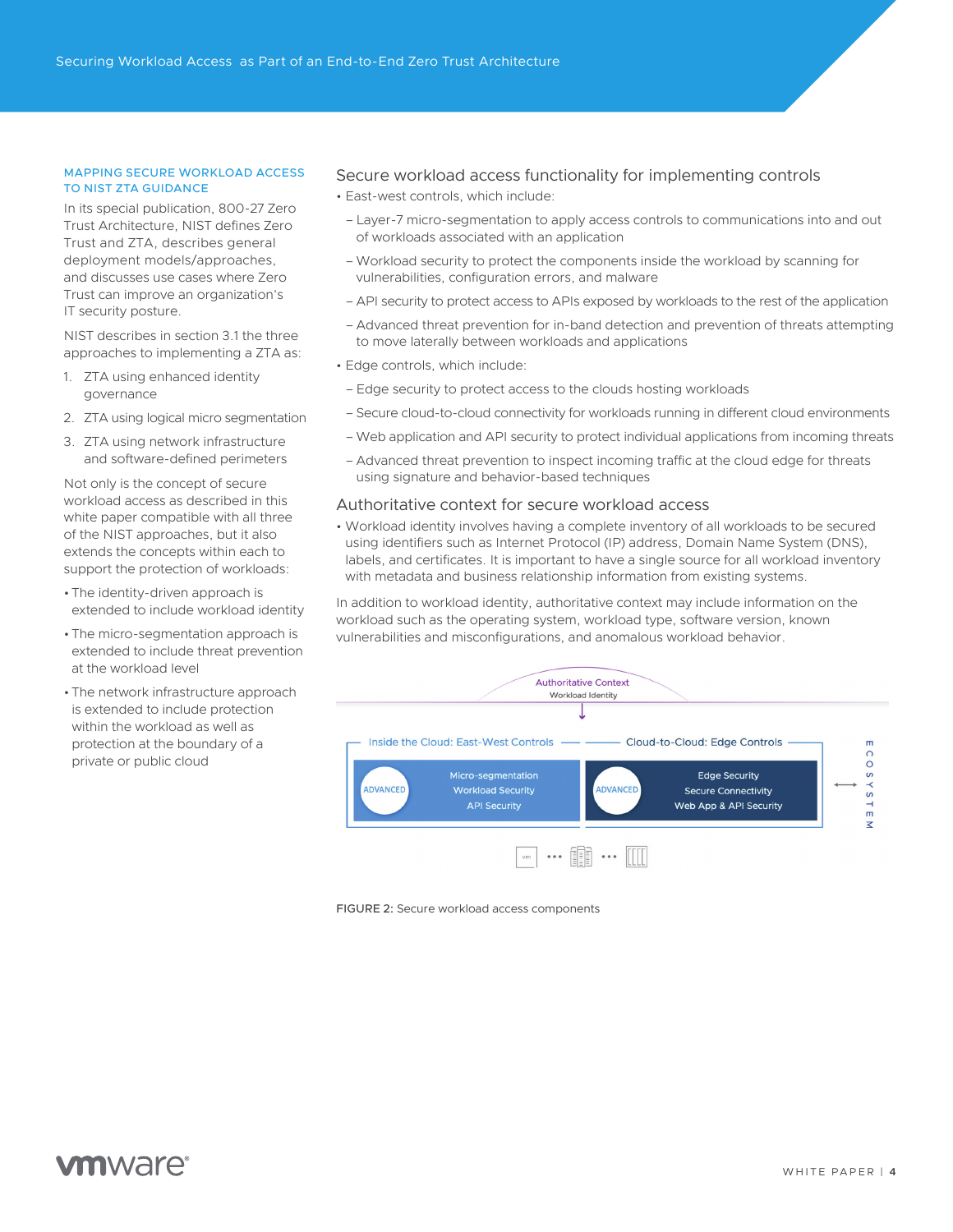#### VMware enables full deployment of secure workload access

With solutions from VMware, enterprises can improve their security posture by implementing Zero Trust strategies that support secure workload access.

Adopting VMware solutions enables enterprises to more easily protect application and workload communication that accelerates adoption of Zero Trust principles, reduces the attack surface, mitigates lateral movement by attackers, and prevents advanced threats against applications. Using VMware security products, organizations can protect workloads from inside the cloud with east-west controls and add a layer of security between clouds with edge controls.

Here's how the VMware security portfolio supports the essential components needed to implement secure workload access.

#### East-west controls

- Layer 7 micro-segmentation: VMware Distributed Firewall VMware NSX® Distributed Firewall<sup>3</sup> is distributed at each workload, requires no network changes, automates policy, and eliminates blind spots. With NSX Distributed Firewall, enterprises can easily create, enforce, and manage micro-segmentation policies with deep visibility into east-west traffic and comprehensive security policy controls.
- Advanced threat prevention: NSX Advanced Threat Prevention for the NSX Distributed Firewall – NSX Advanced Threat Prevention protects workloads and prevents lateral movement of threats by delivering network traffic analysis, intrusion detection and prevention, and advanced malware analysis with comprehensive network detection and response capabilities.
- Workload security: VMware Carbon Black Cloud™ Workload, VMware Carbon Black Cloud Containers – VMware Carbon Black Cloud Workload provides advanced security that is purpose-built for workloads. It secures workloads against modern attacks, blocking both known and unknown threats—including malware, fileless, and living-off-the-land attacks. VMware Carbon Black Cloud Container enables enterprise-grade container security at the speed of DevOps by providing continuous visibility, security, and compliance for containerized applications from development to production—in any private or public cloud environment.
- API security: VMware Tanzu Service Mesh VMware Tanzu™ Service Mesh™, built on VMware NSX, is an enterprise-class service mesh solution that provides consistent control and security for microservices/APIs, end users, and data—across all clusters and clouds in the most demanding multi-cluster and multi-cloud environments. Enterprises can secure applications and data by defining attribute-based authorization policies for service-to-service access control.

#### Edge controls

- Edge security and advanced threat protection: VMware NSX Gateway Firewall4 VMware NSX Gateway Firewall is a standalone, software-only Layer-7 firewall that offers application and user access control along with advanced threat protection (including signature-based detection, behavior-based detection, network sandboxing, and URL filtering) and Transport Layer Security (TLS) decryption.
- Secure cloud-to-cloud connectivity: NSX Gateway Firewall VMware NSX Gateway Firewall inspects all incoming and outgoing traffic at the cloud edge to provide comprehensive protection against threats.

<sup>3.</sup> Previously called NSX Service-defined Firewall

<sup>4.</sup> The information presented here is for informational purposes only and may not be incorporated into any contract. There is no commitment or obligation to deliver any items presented herein.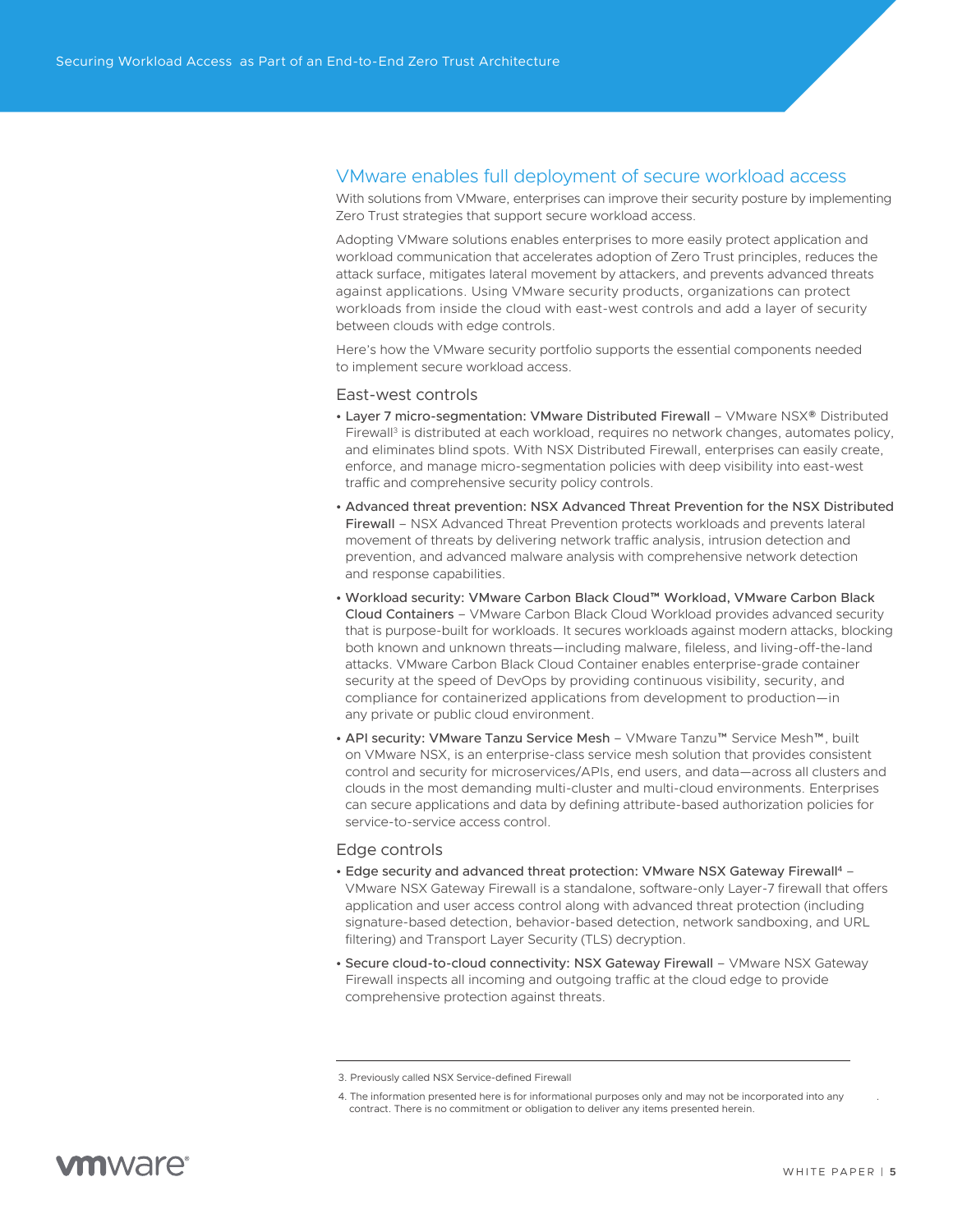• Web applications and API security: NSX Advanced Load Balancer with WAF – When deployed together, NSX Gateway Firewall and NSX Advanced Load Balancer provide multi-cloud load balancing, web application firewall (WAF) functionality, application analytics, and container ingress services. They enable enterprises to erect defenses at the boundary of each cloud deployment (private or public cloud using a gateway/edge firewall) and the boundary of each complex application (for example, at the ingress of a modern application with a WAF).

#### Workload identity: VMware Global Network Identities

VMware Global Network Identities is a network services platform that provides unified visibility, control, and governance of network identifiers to simplify management of network identities and provide a framework to implement secure workload access. It offers connectors to orchestrate DNS, Dynamic Host Configuration Protocol (DHCP), and IP address management (IPAM) capabilities in existing enterprise, public cloud, and managed solutions.

#### Scalability and manageability of secure workload access is critical

While enterprises need the controls enabled by the core elements of secure workload access to protect workload communications, it's also imperative to use solutions that collectively deliver optimal manageability, adaptability, and scalability of the ZTA environment. That's where VMware's approach to Zero Trust differs from the rest.

VMware takes an intrinsic approach that makes it easier to secure workload communications (and the rest of the digital footprint) across distributed environments, with less operational overhead and greater speed, scalability, and accuracy. This means that solutions from VMware that support secure workload access also provide:

- A distributed architecture: Security policies are fully distributed for scalable and ubiquitous traffic protection, ensuring there are no blind spots, avoiding traffic and inspection bottlenecks, and reducing architectural complexity.
- Workload-awareness: Security policies are specific to the workload, ensuring that policies can be specified at the granularity of workloads and that the lifecycle of the policy follows the lifecycle of the workload.
- Elastic scale: As the number of workloads and the volume of workload communications continue to grow, VMware solutions can scale easily and effectively by dynamically changing capacity based on workload traffic.
- Policy automation: For easy, simplified, and centralized management of security policies, VMware automates policy recommendations and generation, driven by unique visibility into network traffic and authoritative context.

#### Conclusion

For digital transformation success, enterprises must change their approach to security to reflect the realities of the modern application environment. The Zero Trust security model delivers what traditional perimeter defenses cannot: protection of digital assets no matter where they live.

Secure workload access extends Zero Trust principles to enable secure workloads and workload-to-workload communications across multi-cloud environments—private and public. VMware is leading the industry with solutions that fully support the requirements of secure workload access as a core part of a Zero Trust strategy.

# **vm**ware<sup>®</sup>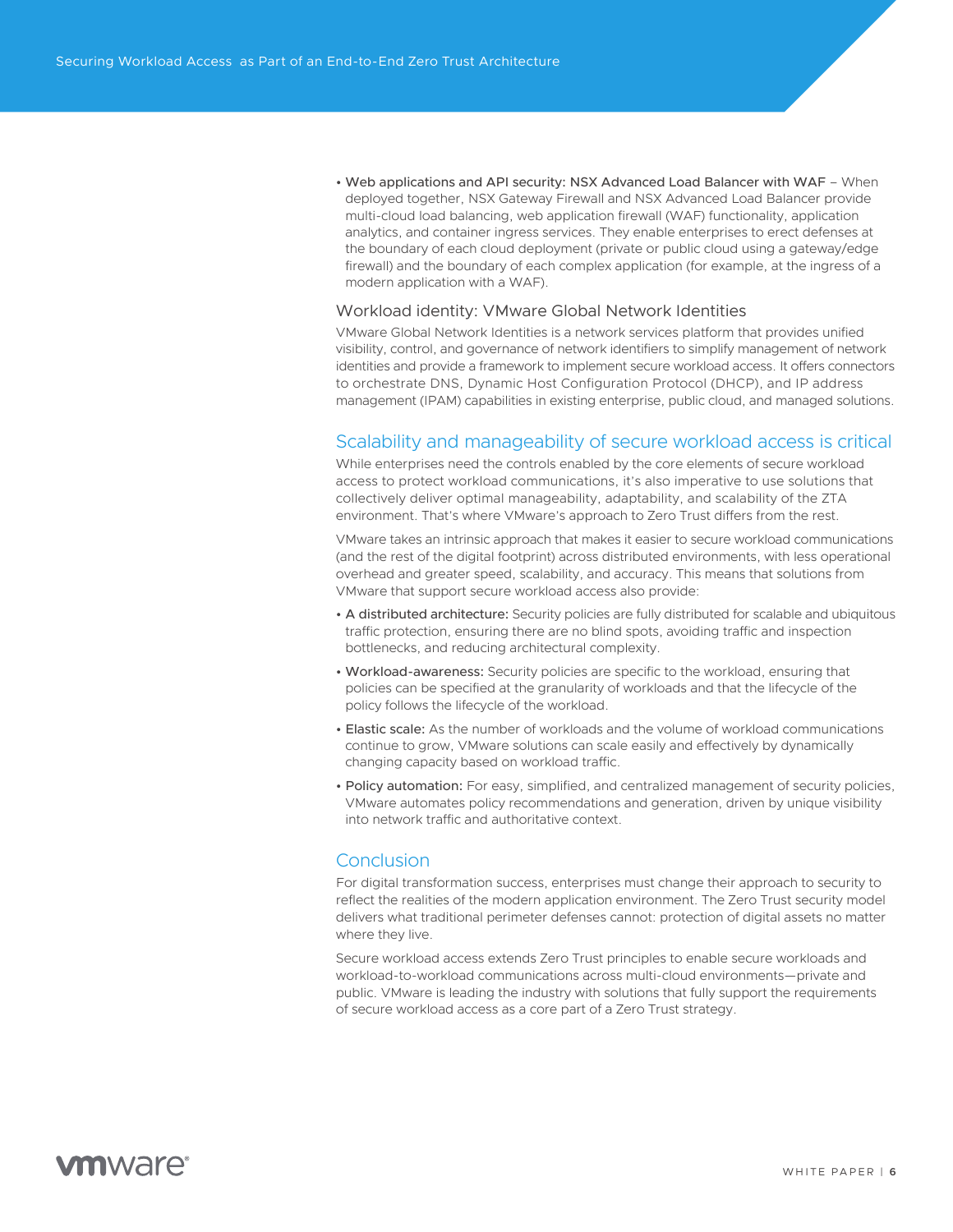## For Further Reference

NIST Zero Trust Architecture [NIST Special Publication 800-207, Zero Trust Architecture](https://csrc.nist.gov/publications/detail/sp/800-207/final)

VMware secure workload access implementation:

- [VMware NSX Distributed Firewall](https://www.vmware.com/security/internal-firewall.html)
- [VMware NSX Advanced Threat Prevention](https://www.vmware.com/products/nsx-advanced-threat-prevention.html)
- [VMware Tanzu Service Mesh](https://tanzu.vmware.com/service-mesh)
- [VMware NSX Gateway Firewall](https://www.vmware.com/security/internal-firewall.html)
- [VMware NSX Advanced Load Balancer](https://www.vmware.com/products/nsx-advanced-load-balancer.html)
- [VMware Global Network Identities](https://docs.vmware.com/en/VMware-Global-Network-Identities-Advanced/index.html)
- [VMware Carbon Black Cloud Workload](https://www.vmware.com/products/carbon-black-cloud-workload.html)
- [VMware Carbon Black Cloud Container](https://www.vmware.com/products/carbon-black-cloud-container.html)

# **vm**ware<sup>®</sup>